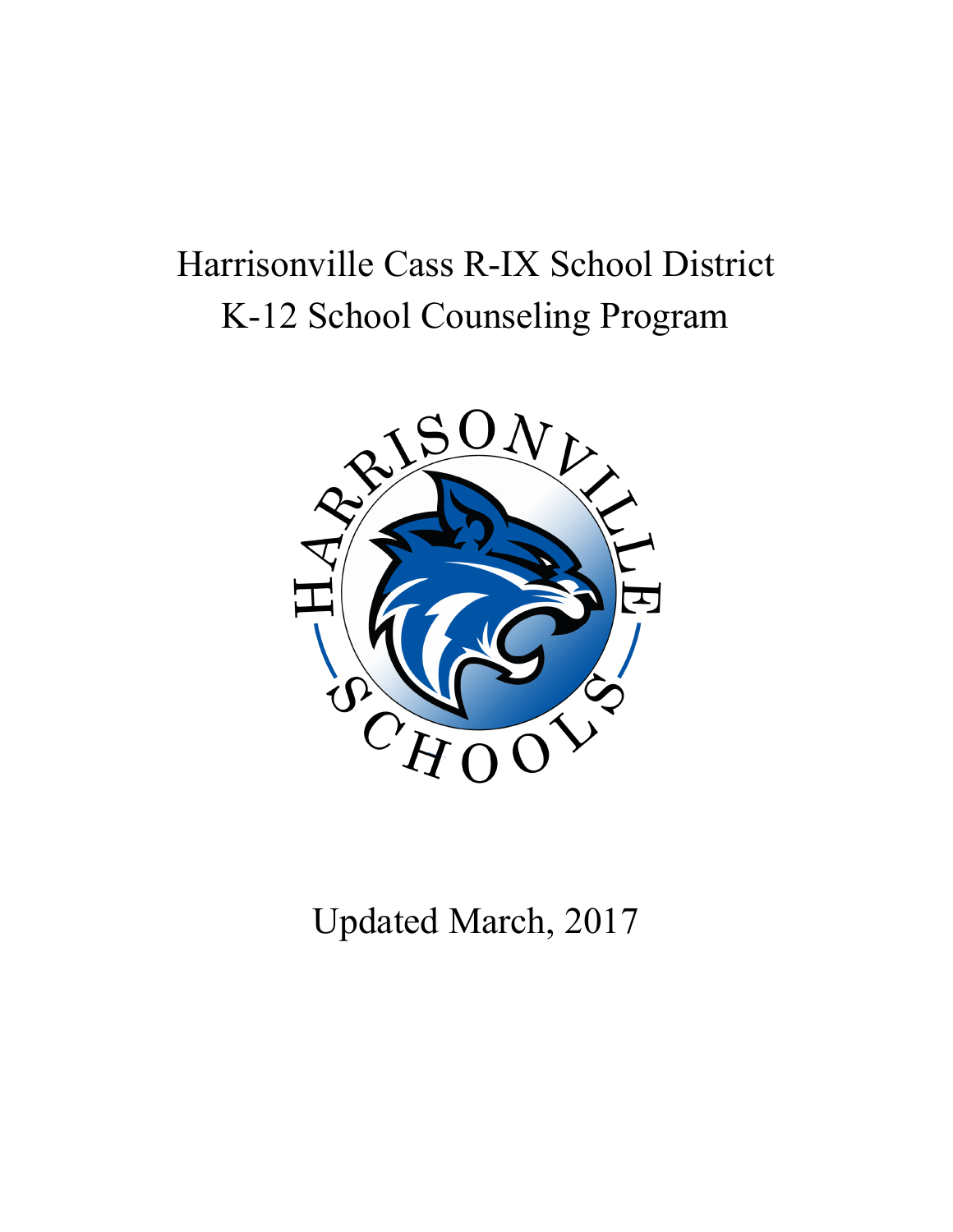## **Harrisonville Cass R-IX School District Professional Staff:**

Early Childhood & Harrisonville Elementary School: Becky Sumner Harrisonville Elementary School: Brian Graber and Becky Sumner McEowen Elementary School: Laura Partridge Harrisonville Middle School: Susan Harness & Ashley Hermann Harrisonville High School: Kari Bliss, Marilyn Charlton, & Julie Zaring Cass Career Center: Kristin Quinley District Social Worker: Jennifer Beavers Director of Academic & Student Services: Dr. Steve Ritter

The purpose of this guidebook is to share with students, parents, and community members some of the programs, instruction, and services our guidance staff provides to our students. Our counselors and social worker are deeply committed to character development, safety, health, and college and career readiness of our students; and it should be noted their daily tasks go beyond what is listed in this document.

We encourage any student, parent, or community member who has any concerns about the students of our schools to contact the building counselor, building administrator, or Missouri Hotline number immediately. All of our educational staff members are mandated reporters. For more information about mandated reporting and the Missouri Hotline services please visit the Missouri Department of Social Services website at:<http://dss.mo.gov/cd/can.htm>or call the phone number listed below.

#### Important Contact Information:

Harrisonville Early Childhood Center: 816-380-4421 Harrisonville Elementary School: 816-380-4131 McEowen Elementary School: 816-380-4545 Harrisonville Middle School: 816-380-7654 Harrisonville High School: 816-380-3273 Cass Career Center: 816-380-3253 Missouri Hotline Phone Number: 1-800-392-3738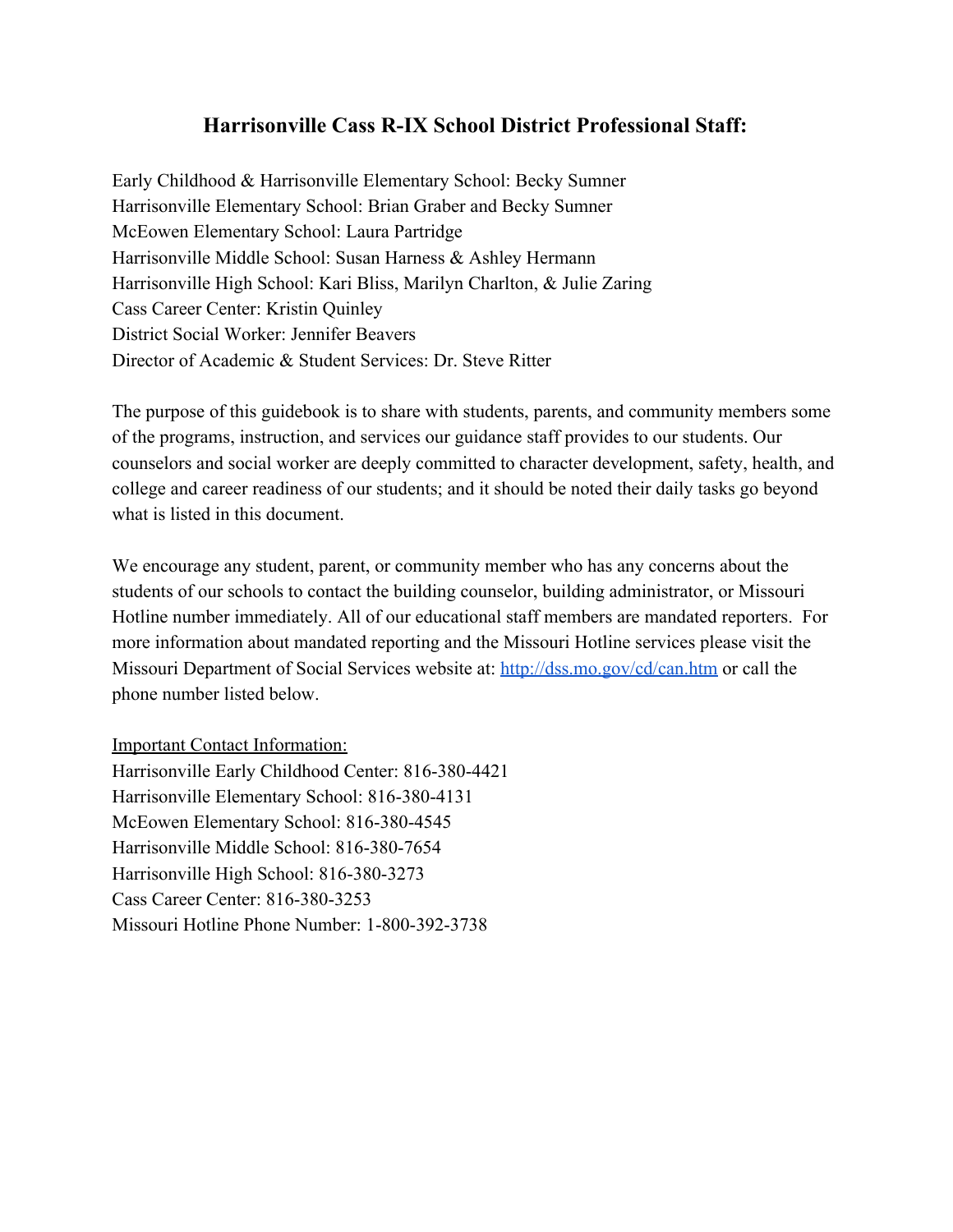# **Early Childhood Center**

#### **Kindergarten:**

Character Development:

- Second Step Curriculum (Empathy/Problem-Solving) and monthly character awards
- The Great Kindness Challenge in February
- Red Ribbon Week in October Focus on character.
- Use of BIST to help students develop positive relationships and make good behavior choices

College & Career Readiness:

- In their classrooms, students study community helpers as a social studies unit and guest speakers visit.
- College & Career Week Activities (college mascots, career paths, career coloring book, dress-up days)
- Visit to Cass Career Center

Social & Emotional Help:

- Second Step Curriculum (Empathy, Emotional Regulation, and Problem-Solving)
- All About the Brain (MindUP curriculum, Mindfulness training with Sitting Still Like a Frog)
- Individual and Group Counseling
- Lunch groups with all Kindergarten students to develop relationships

Drug & Alcohol Awareness:

• Red Ribbon Week - Candy vs. Medicine Lesson, handout for parents on keeping medicine safe

Healthy Habits for School:

- Second Step Curriculum (Skills for Learning, Empathy, Emotional Regulation, and Problem-Solving)
- Individual and Group Counseling

Personal Safety:

• Second Step Child Protection Unit (Ways to Stay Safe, The Always Ask First Rule, Safe and Unsafe Touches)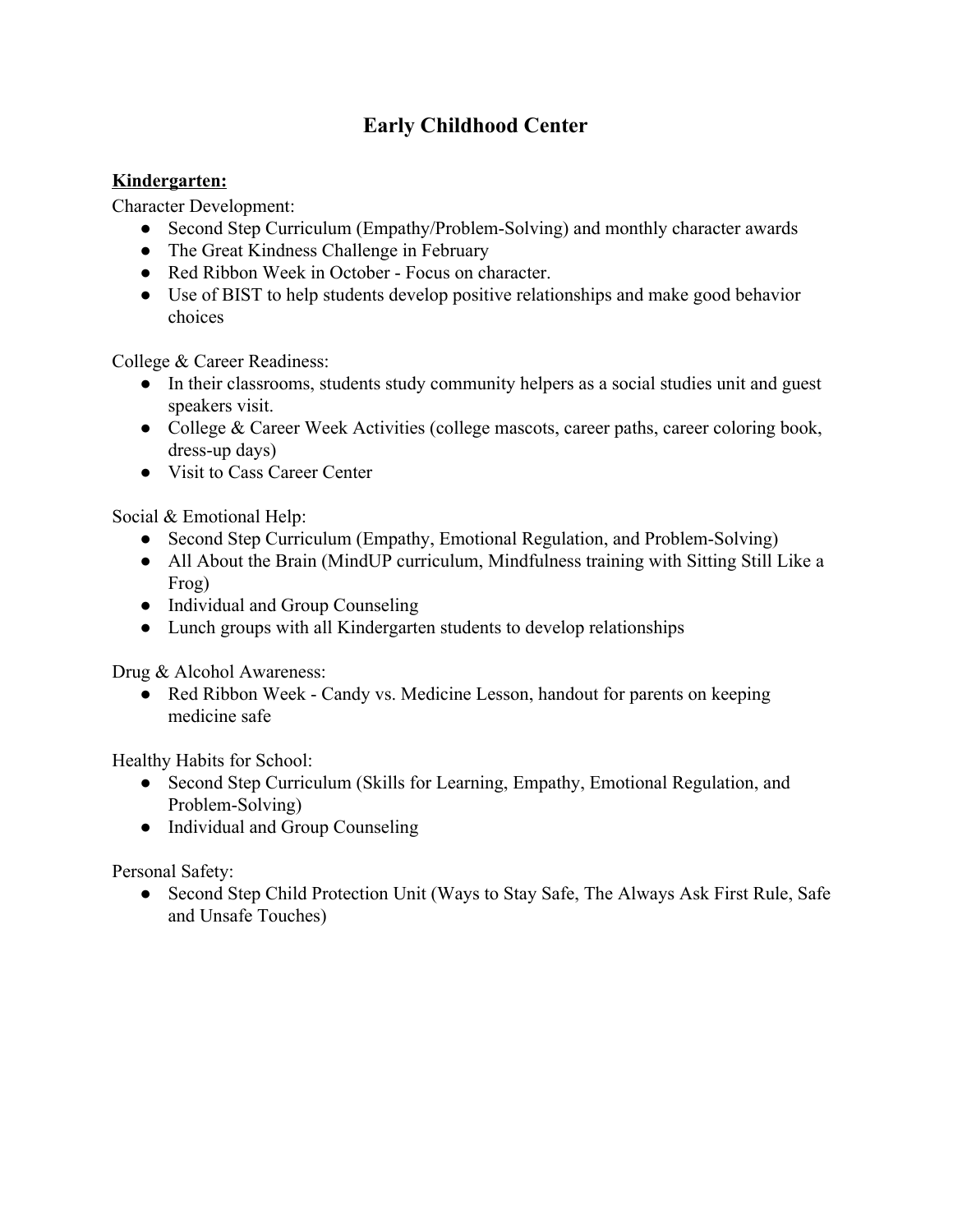# **Harrisonville Elementary School**

#### **1st Grade**

Character Development:

- Second Step Curriculum (Empathy/Problem-Solving) and monthly character awards for classrooms from specialists
- The Great Kindness Challenge in February
- Red Ribbon Week in October focus on good character + community
- Use of BIST to help students develop positive relationships and make good behavior choices

College & Career Readiness:

- Classroom Career Exploration Lessons (Interest Inventory, Career Paths, A Hat for Ivan, LMNO Peas)
- Career Day with guest speakers and vehicles
- College & Career Week Activities (dress-up days, bulletin boards, conversations in classrooms)

Social & Emotional Help:

- Second Step Curriculum (Empathy, Emotional Regulation, and Problem-Solving)
- All About the Brain (MindUP curriculum, Mindfulness training with Mind Yeti)
- Individual and Group Counseling

Drug & Alcohol Awareness:

• Red Ribbon Week - Focus on keeping our body healthy and feeling grateful for what we have.

Healthy Habits for School:

- Second Step Curriculum (Skills for Learning, Empathy, Emotional Regulation, and Problem-Solving)
- Individual and Group Counseling

Personal Safety:

• Second Step Child Protection Unit (Ways to Stay Safe, The Always Ask First Rule, Safe and Unsafe Touches)

### **2nd Grade:**

Character Development:

- The Great Kindness Challenge in January
- Wildcat of the Month award (done in conjunction with character words of the month) respect, responsibility, self-control, generosity, honesty, kindness, empathy, forgiveness, moral courage
- Lessons on the 7 Habits (proactive, begin with the end in mind, put first things first, think win/win, seek first to understand then to be understood, synergize, sharpen the saw)
- Lessons on cooperation
- Second Step curriculum (Skills for Learning/Respectful behavior)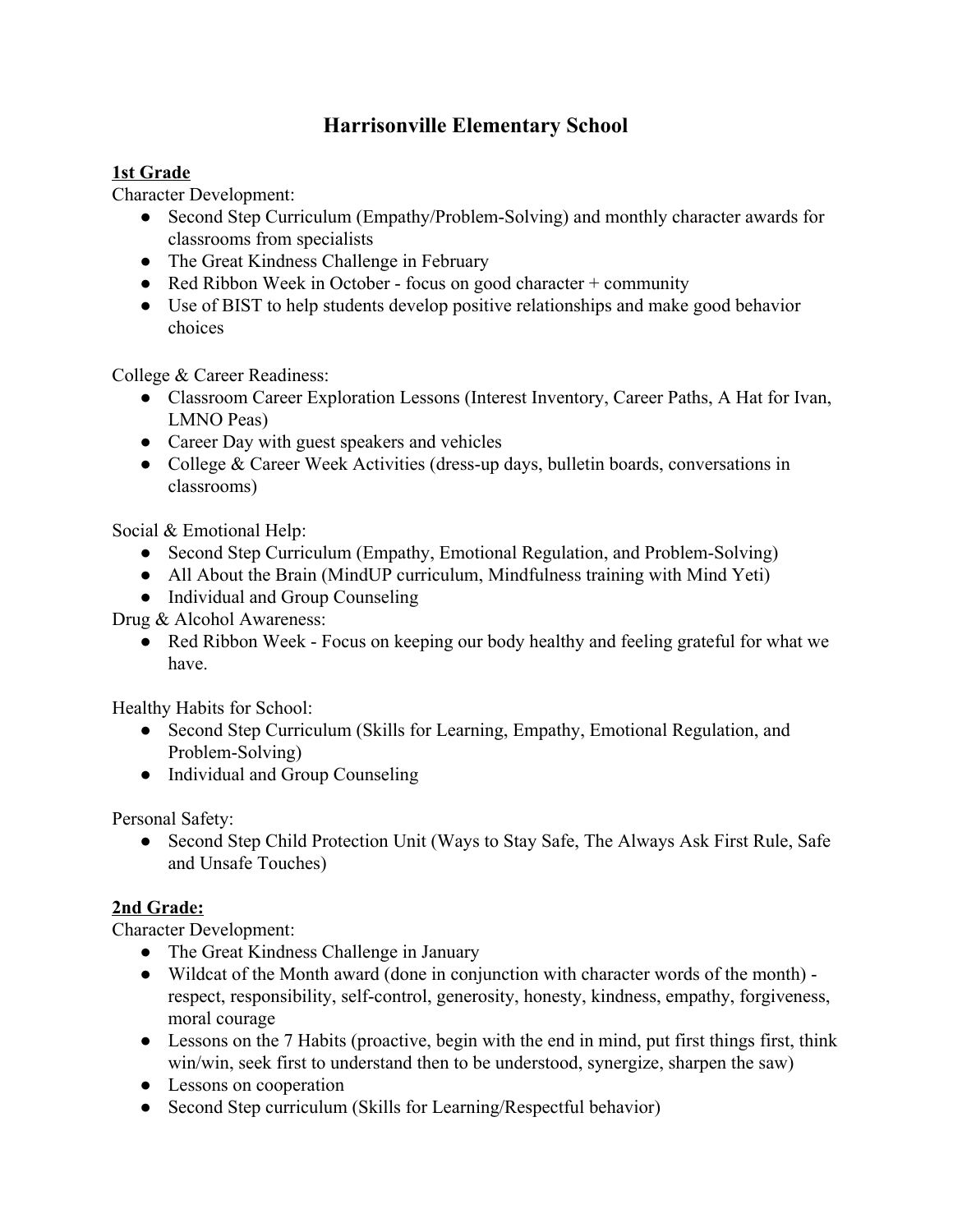College & Career Readiness:

- Career Day with guest speakers and vehicles
- College and Career Week activities (dress up days, bulletin boards, conversations in classrooms)
- Lessons on the awareness of the Six Career Paths (nature, business, fixing/building, creative, helping, health)

Social & Emotional Help:

- Second Step Curriculum (Empathy, Emotion Management and Problem Solving)
- Lessons on friendship
- Lessons on bullying/cyberbullying
- Individual and Small Group counseling

Drug & Alcohol Awareness:

• Red Ribbon Week in October - focus on making good choices and awareness of identifying the difference between candy and drugs.

Healthy Habits for School:

- Each lesson/unit throughout the year will incorporate discussion of the 7 Habits
- Individual and Small Group counseling

Other:

• Lesson/unit on the awareness of the brain and the power of a growth mindset (the idea that you can grow your smarts and mistakes can help you learn)

#### **3rd Grade:**

Character Development:

- The Great Kindness Challenge in January
- Wildcat of the Month award (done in conjunction with the character word of the month) respect, responsibility, self-control, generosity, honesty, kindness, empathy, forgiveness, moral forgiveness
- Service Above Self award an award given every month to a 3rd grader who through their actions and behaviors goes above and beyond in service to others.
- Lessons on cooperation students will engage in cooperation activities and reflect on the benefits of cooperation in getting things done.
- Skills for life lessons on respect, responsibility, self control, honesty and empathy as they relate to the world of work.

College & Career Readiness:

- Career Day with guest speakers and vehicles
- College and Career Week activities (dress up days, bulletin boards, conversations in the classroom)
- Completion of a career inventory for students to determine their interests and future career aspirations.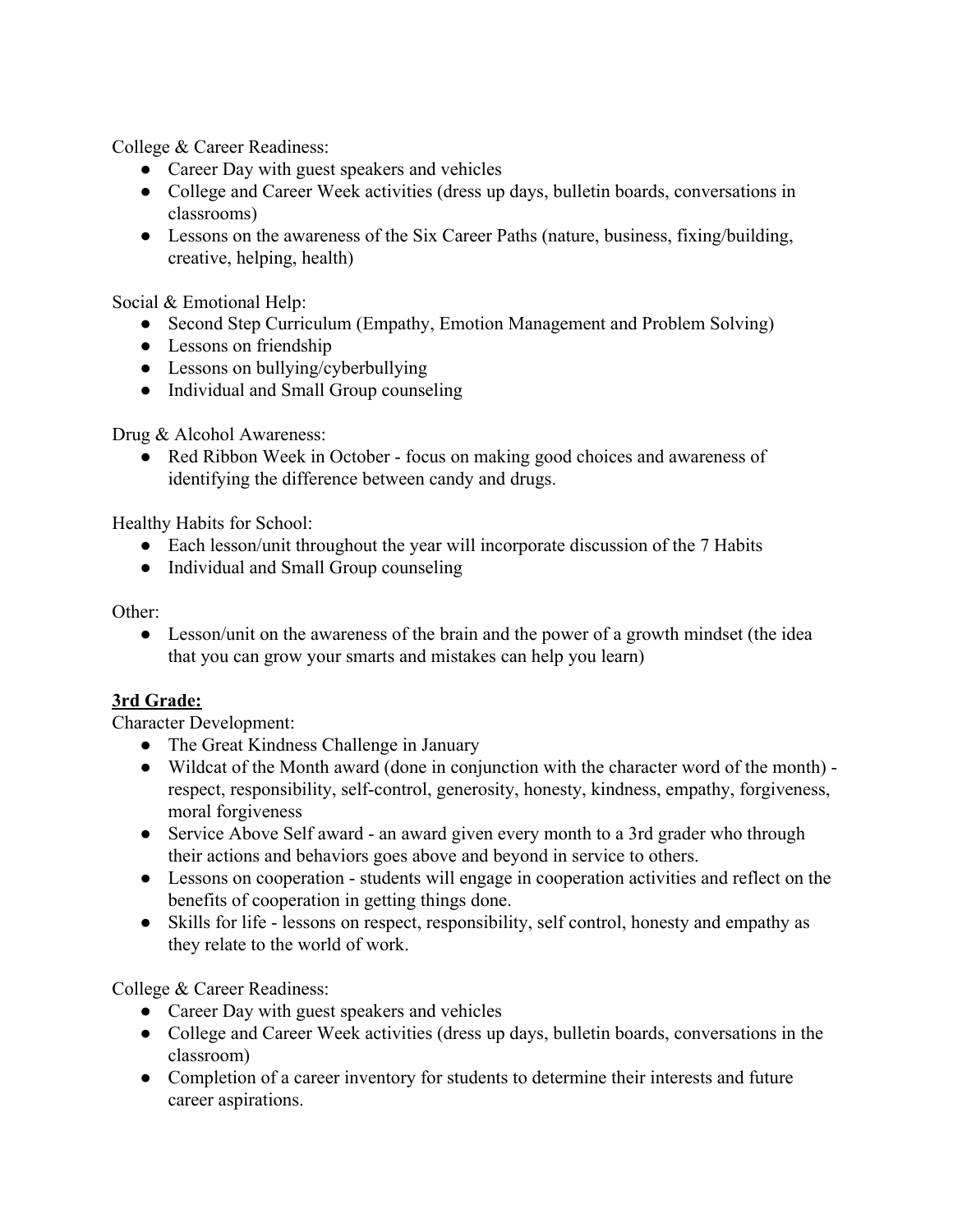● Lessons on the six career paths (nature, business, creative, helping, health, fixing/building)

Social & Emotional Help:

- Lessons/unit on bullying and cyberbullying (lessons will make use of the Second Step curriculum on bullying)
- Lessons/unit on conflict resolution
- Lessons on friendship
- Individual and group counseling

Drug and Alcohol Awareness:

• Red Ribbon Week activities (lessons will focus on making healthy choices and peer pressure)

Healthy Habits for School:

- All lessons throughout the year will incorporate discussion of the 7 Habits (being proactive, being with the end in mind, put first things first, seek first to understand then to be understood, think win/win, synergize, sharpen the saw)
- Lessons dealing with test preparation/anxiety and mindfulness
- Individual and Group counseling

Other:

- Lessons/unit on developing an awareness of the brain and the power of the growth mindset
- Lessons on transition for making the move from 3rd grade to 4th grade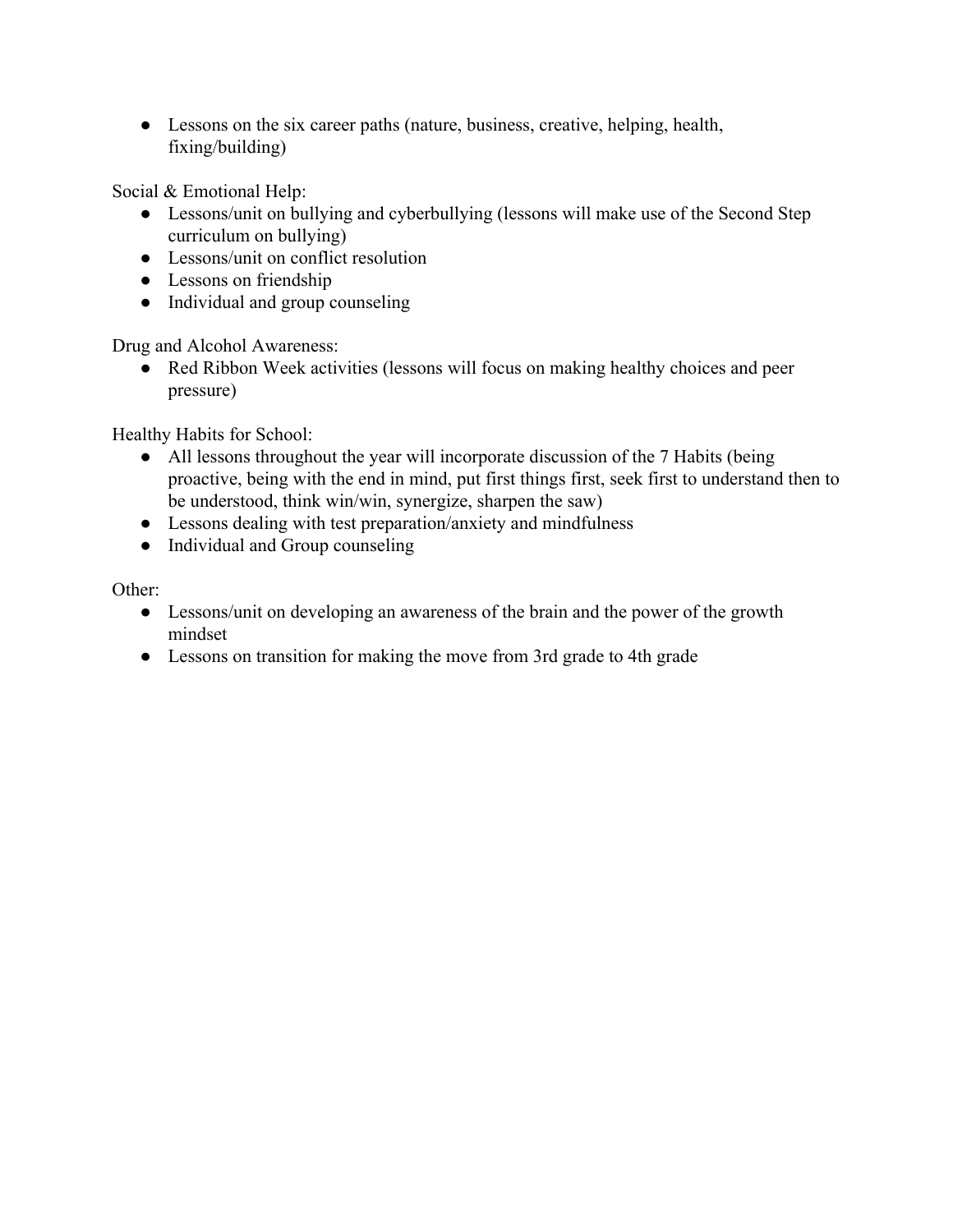## **McEowen Elementary School**

#### **4th Grade:**

Character Development:

- Character Education Counselor Lessons
- McEowen Student of the Month based on the monthly Character Traits
- Positive Action Tickets promoting positive behavior and kindness
- Student Council promoting leadership and creating a positive change
- Service Above Self Award

College & Career Readiness:

- Career Pathway Counselor Lessons
- College and Career Week in March
- Career interest inventory

Social & Emotional Help:

- Individual triage
- Groups on friendships and social and emotional development
- Paws for a Cause (Program against bullying)
- Possible guest speaker on self-esteem and bully prevention

Drug & Alcohol Awareness:

- Red Ribbon Week: counselor lessons, dress up days, pledge to be drug free, bully poster competition
- Counselor Lessons on Decision Making, Goal Setting, and Drug and Alcohol Awareness

Healthy Habits for School:

- Counselor Lessons on Testing Preparation
- Character Lessons on Responsibility and Accountability
- Individual triage regarding organization and study habits

Other:

- Terrific KIds Program through Kiwanis
- Hoops for Heart
- Children's Mercy Math-a-thon

#### **5th Grade:**

Character Development:

- Character Education Counselor Lessons
- McEowen Student of the Month based on the monthly Character Traits
- Positive Action Tickets promoting positive behavior and kindness
- Student Council promoting leadership and creating a positive change
- Service Above Self Award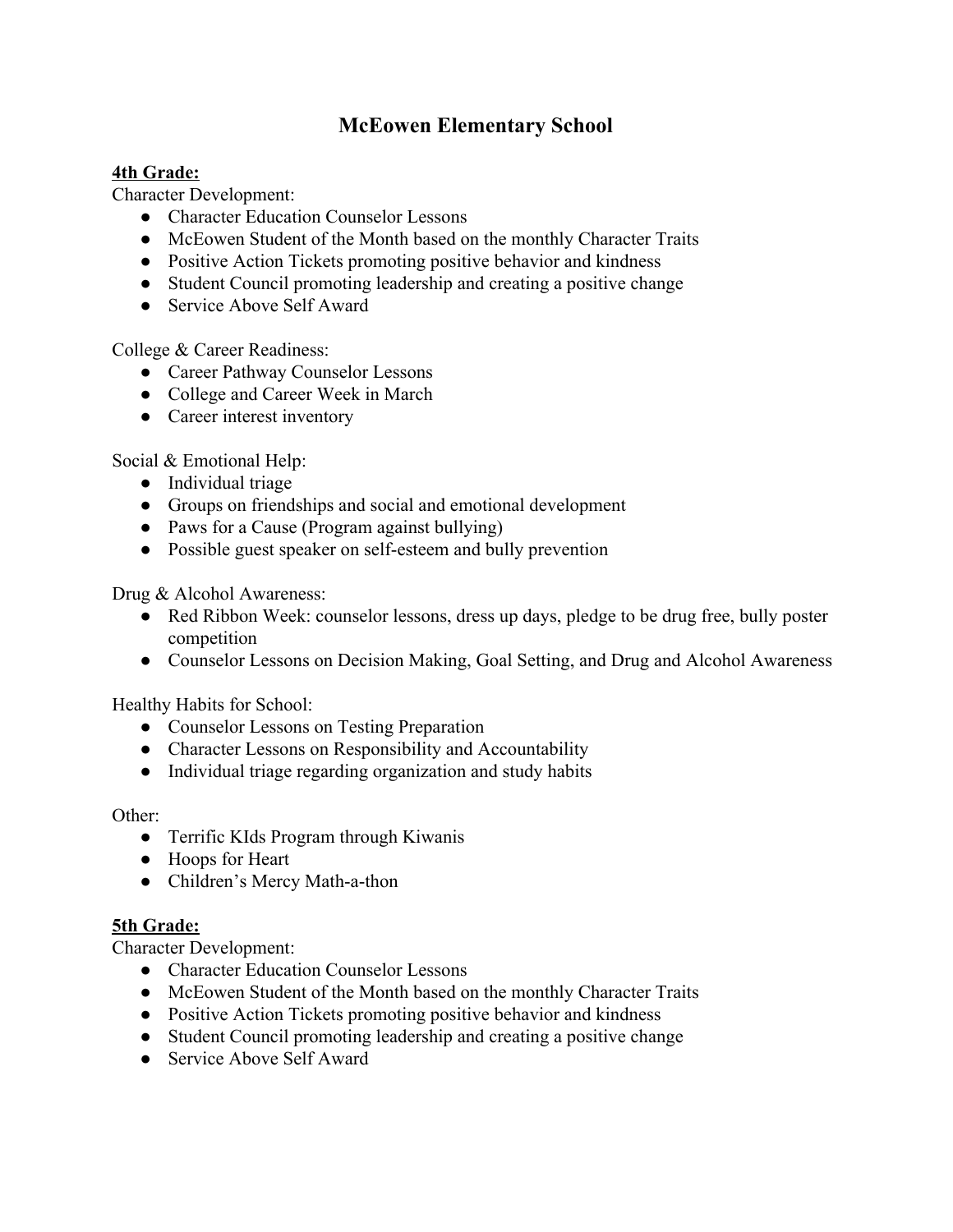College & Career Readiness:

- Career Pathway Counselor Lessons
- College and Career Week in March
- 5th grade job program
- Career Interest Inventory
- Blue Springs School of Economics

Social & Emotional Help:

- Individual triage
- Groups on friendships and social and emotional development
- Paws for a Cause (Program against bullying)
- Possible guest speaker on self-esteem and bully prevention

Drug & Alcohol Awareness:

- Red Ribbon Week- counselor lessons, dress up days, pledging to be drug free, bully poster competition
- Counselor Lessons on Decision Making, Goal Setting, and Drug and Alcohol Awareness

Healthy Habits for School:

- Counselor Lessons on Testing Preparation
- Character Lessons on Responsibility and Accountability
- Individual triage regarding organization and study habits

Other:

- 5th grade My 42 Service Award
- Hoops for Heart
- Children's Mercy Math-a-thon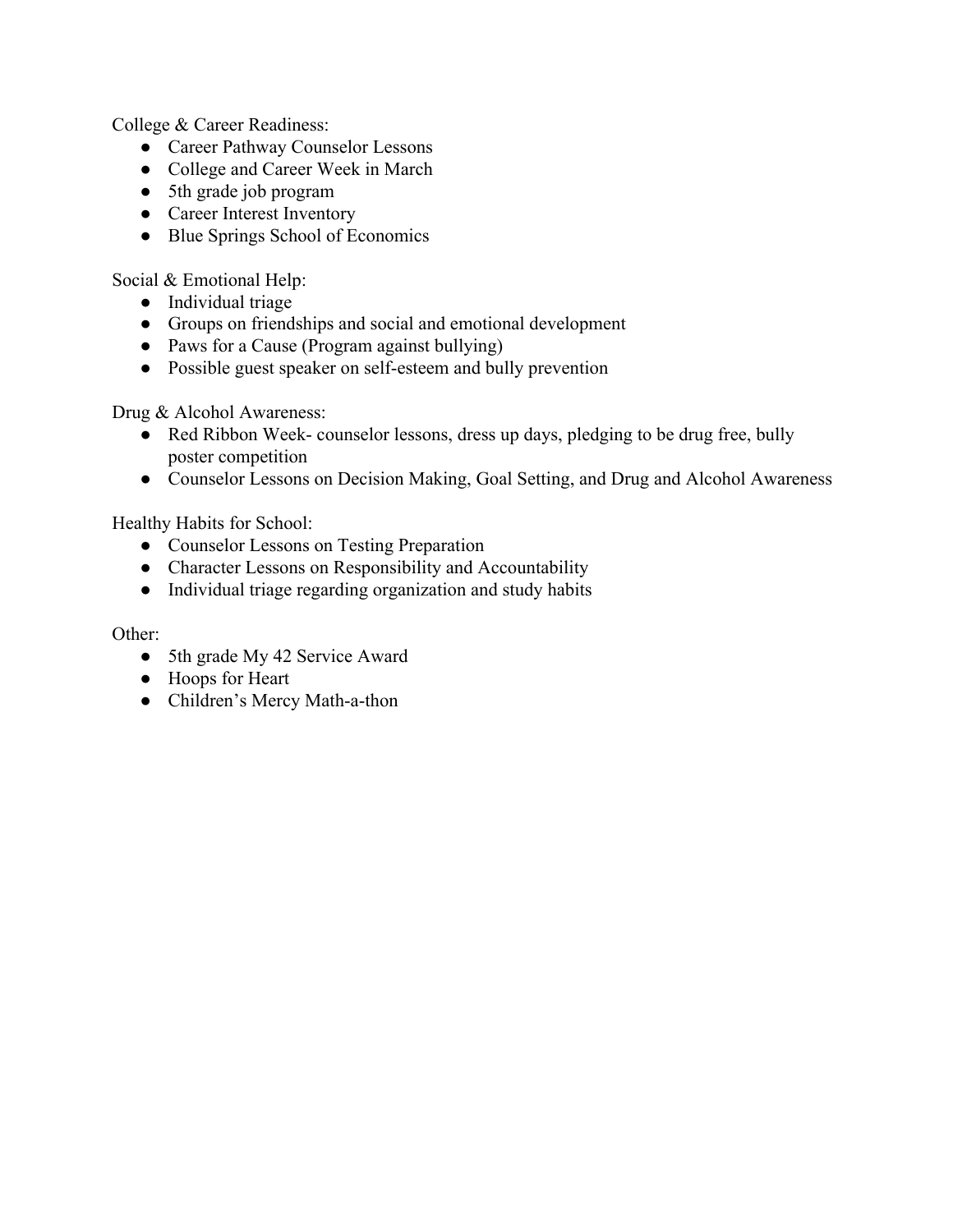## **Harrisonville Middle School**

#### **6th Grade:**

Character Development:

- Presenters/Assemblies
- Classroom guidance lesson
- Safety curriculum in Service Learning
	- Bullying prevention research and outreach projects

College & Career Readiness:

- College and Career week activities
- Enrollment for next year
- College & Career Individual planning

Social & Emotional Help:

- Classroom guidance lessons
- $\bullet$  Individual & group
- Crisis Support

Drug & Alcohol Awareness:

- Red Ribbon Week activities
- Think First presentation

Healthy Habits for School:

• Think First presentation

#### **7th Grade:**

Character Development:

- Presenters/Assemblies
- Classroom guidance lesson
- Health curriculum in Service Learning
	- Oral Health research, and community project

College & Career Readiness:

- College  $&$  Career week activities
- Enrollment for next year
- College and Career individual planning
- Duke Tips Testing for students who qualify

Social & Emotional Help:

- Individual and group
- Classroom Lesson
- Crisis Support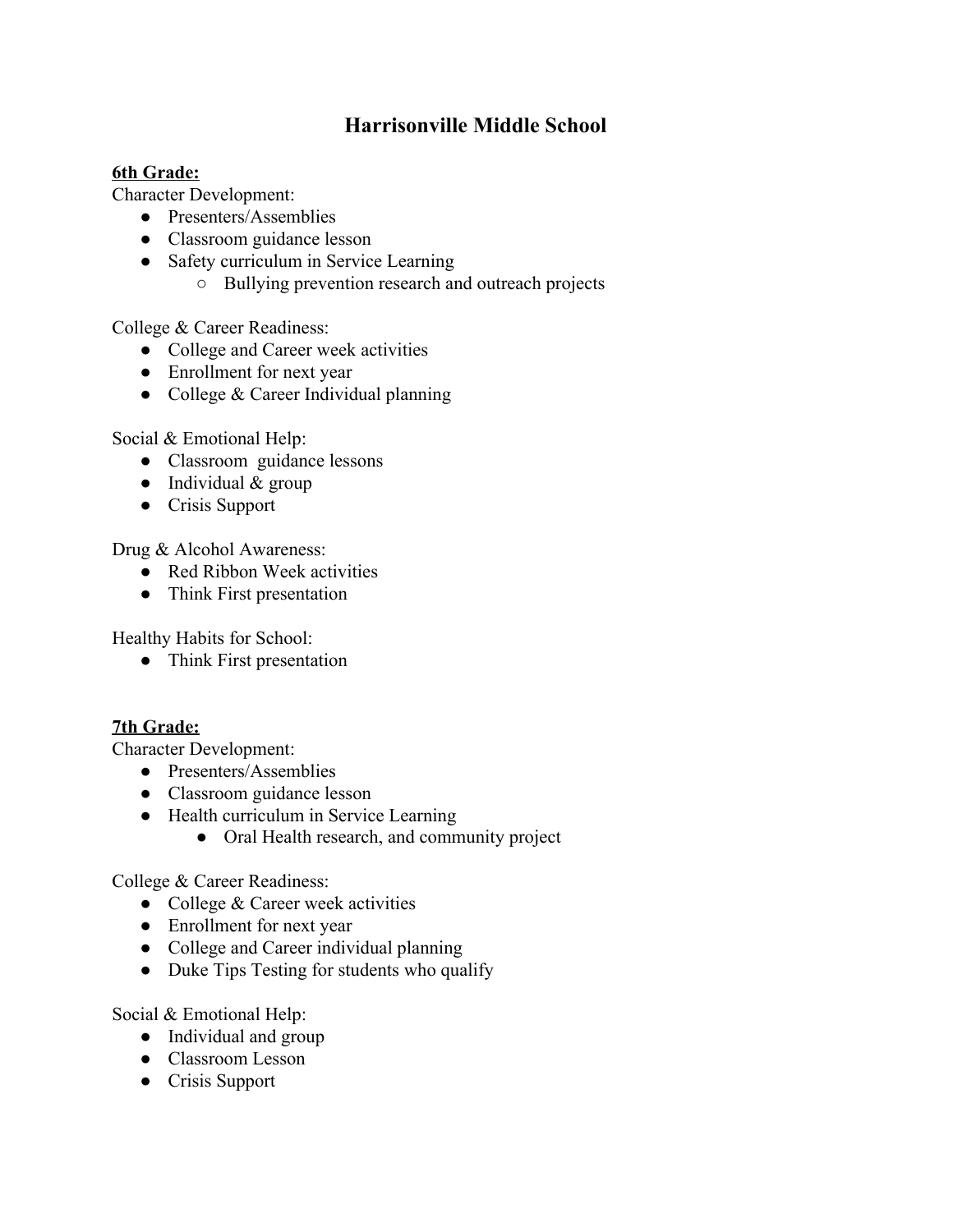Drug & Alcohol Awareness:

● Red Ribbon Week activities

#### **8th Grade:**

Character Development:

- Presenters/Assemblies
- Classroom guidance lesson
- Food Insecurity curriculum in Service Learning
	- Researching and ongoing Harvesters, Snack Pantry and Food Pantry projects

College & Career Readiness:

- College and Career week activities
- College and Career class
	- Using Missouri Connections and other activities
- Career exploration day at Cass Career Center
- Enrollment for next year
- College & Career Individual planning

Social & Emotional Help:

- Individual and group
- Classroom Lessons
- Crisis Support

Drug & Alcohol Awareness:

● Red Ribbon week activities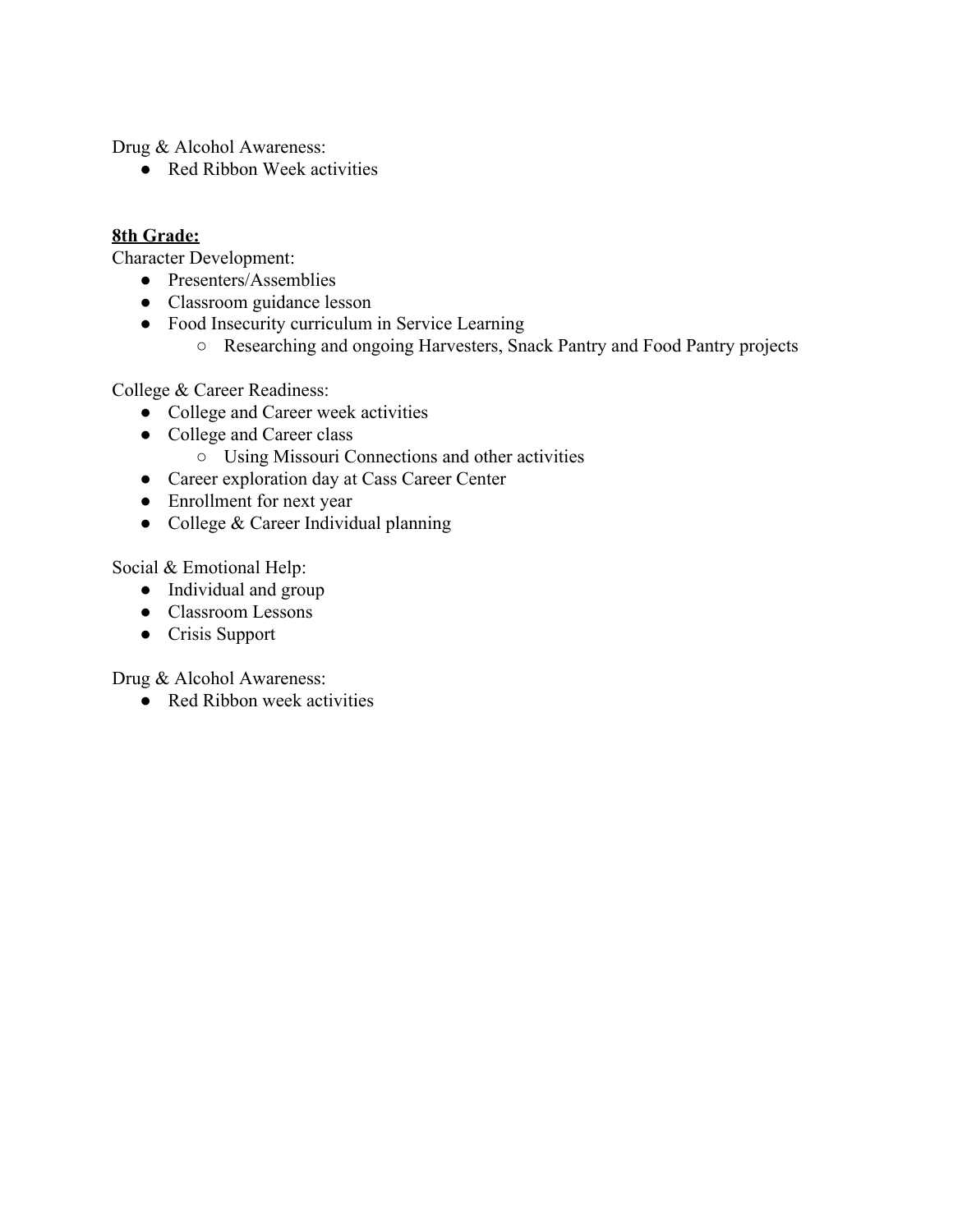# **Harrisonville High School**

#### **9th Grade (Freshmen):**

College & Career Readiness:

- Missouri Connections
- Career Exploration opportunities advertised
- Career Interest Survey with connection to Career Paths

Social & Emotional Help:

- Individual student counseling
- Conflict mediation
- Coping strategies and Problem Solving skills

Drug & Alcohol Awareness:

● Red Ribbon Activities

#### **10th Grade (Sophomores):**

College & Career Readiness:

- Program of Studies
- CCC course opportunities presented and students tour
- Missouri Connections
- Career Exploration opportunities advertised
- Career Interest Survey with connection to Career Paths

Social & Emotional Help:

- Individual student counseling
- Conflict mediation
- Coping strategies and Problem Solving skills

Drug and Alcohol Awareness:

• Presentation with our SROs and the Police Department on Unsafe Behaviors

#### **11th Grade (Juniors):**

College & Career Readiness:

- Classroom lesson on post-secondary planning
- Career Interest Survey with connection to Career Paths
- Personal Finance course with Embedded Career Activities
- CCC students begin developing professional portfolios
- College and Career day
- College and Industry speakers throughout the school year
- Workshop for Non-traditional students and bulletin board highlighting current NT students
- Field trips to colleges or industries related to programs at CCC